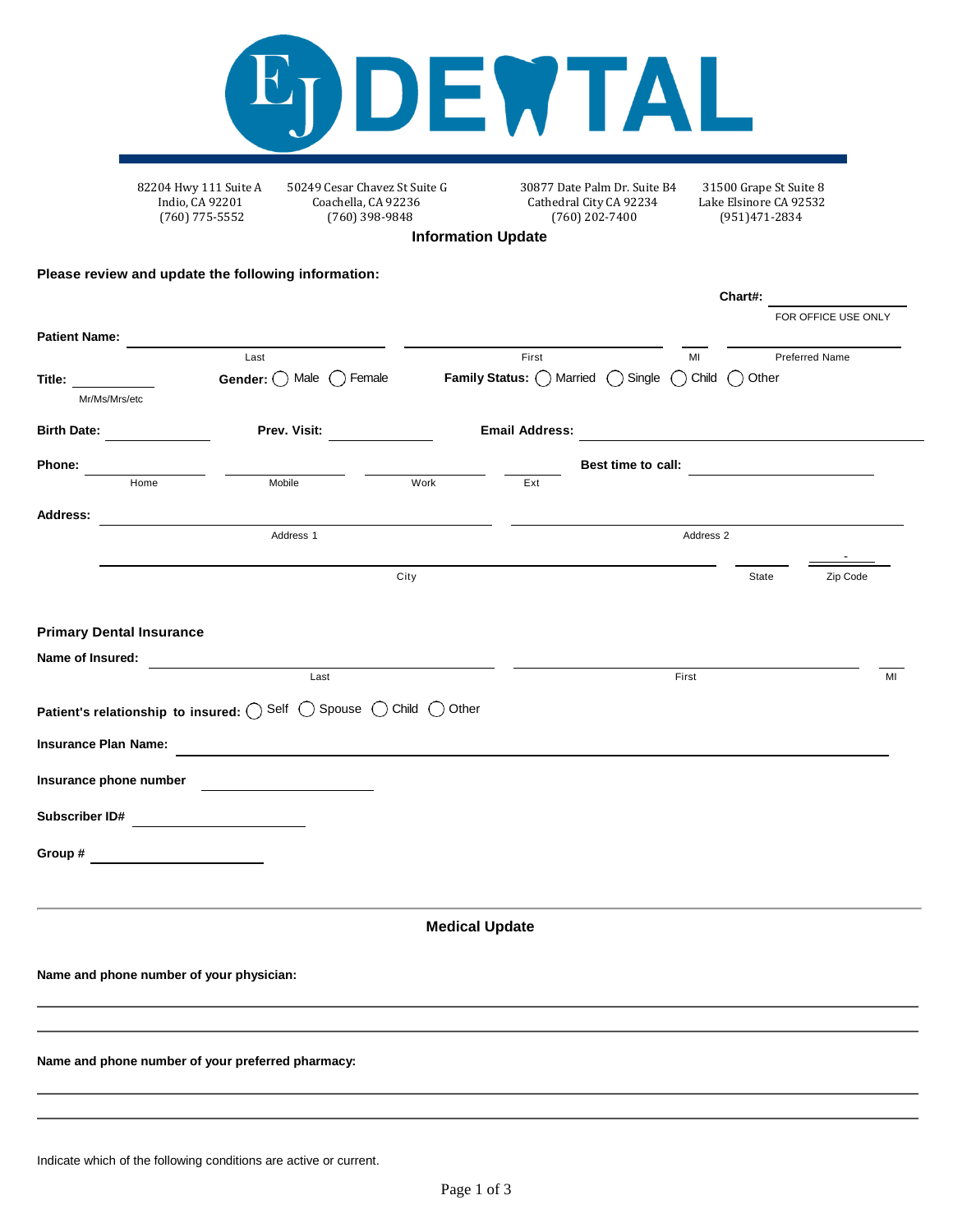By checking the box it will indicate a "YES" response, leaving blank will indicate a "NO" response.

| *Pre-Med - Amox                                                                                                                   |  | *Pre-Med - Clind         |  | *Pre-Med - Other                             |  | Allergies                       |  |
|-----------------------------------------------------------------------------------------------------------------------------------|--|--------------------------|--|----------------------------------------------|--|---------------------------------|--|
| Allergy - Aspirin                                                                                                                 |  | Allergy - Ativan         |  | Allergy - Codeine<br>Allergy - Erythro       |  |                                 |  |
|                                                                                                                                   |  |                          |  | Allergy - Other                              |  |                                 |  |
| Allergy - Hay Fever                                                                                                               |  | Allergy - Latex          |  |                                              |  | Allergy - Penicillin<br>Anxiety |  |
| Allergy - Sulfa                                                                                                                   |  | Anemia                   |  | Antibiotics                                  |  |                                 |  |
| Arthritis                                                                                                                         |  | <b>Artificial Joints</b> |  | Asthma                                       |  | Autism                          |  |
| <b>Blood Disease</b>                                                                                                              |  | Cancer                   |  | Cholesterol                                  |  | Codeine                         |  |
| Cong Heart Failure                                                                                                                |  | <b>Diabetes</b>          |  | <b>Dialysis</b><br><b>Dizziness</b>          |  |                                 |  |
| Embolia                                                                                                                           |  | Epilepsy                 |  | Excessive Bleeding<br>Fainting               |  |                                 |  |
| Glaucoma                                                                                                                          |  | Head Injuries            |  | <b>Heart Disease</b><br><b>Heart Murmur</b>  |  |                                 |  |
| Heart Valve Implant                                                                                                               |  | Hepatitis                |  | Herpes                                       |  | High Blood Pressure             |  |
| <b>HIV/AIDS</b>                                                                                                                   |  | Hyper thyroid            |  | Hypo Thyroid                                 |  | Ibuprofen                       |  |
| iodine                                                                                                                            |  | Jaundice                 |  | Kidney Disease                               |  | Liver Disease                   |  |
| Low Blood Pressure                                                                                                                |  | Lupus                    |  | Menopenem                                    |  | <b>Mental Disorders</b>         |  |
| mercury                                                                                                                           |  | Metal Implants           |  | Motrin                                       |  | Naproxen                        |  |
| Nervous Disorders                                                                                                                 |  | Open Heart Surgery       |  | Other                                        |  | Pacemaker                       |  |
| <b>PCN</b>                                                                                                                        |  | Penicillin               |  | Pneumonia                                    |  | <b>Radiation Treatment</b>      |  |
| <b>Respiratory Problems</b>                                                                                                       |  | <b>Rheumatic Fever</b>   |  | Rheumatism                                   |  | <b>Seizures</b>                 |  |
| Shunt                                                                                                                             |  | Sinus Problems           |  | Stomach Problems                             |  | Stroke                          |  |
| Thyroid                                                                                                                           |  | Tuberculosis             |  | Tumors                                       |  | Tylenol                         |  |
| Ulcers                                                                                                                            |  | Venereal Disease         |  |                                              |  |                                 |  |
|                                                                                                                                   |  |                          |  |                                              |  |                                 |  |
| Recent Hospitalization                                                                                                            |  |                          |  | FEMALE: Currently Pregnant/Possibly Pregnant |  | <b>Recreational Drugs</b>       |  |
|                                                                                                                                   |  |                          |  |                                              |  |                                 |  |
| Tobacco/Vape Use<br>FEMALE: Nursing<br>FEMALE: Taking Birth Control Pills                                                         |  |                          |  |                                              |  |                                 |  |
| Alcohol Use                                                                                                                       |  |                          |  |                                              |  |                                 |  |
|                                                                                                                                   |  |                          |  |                                              |  |                                 |  |
| If any conditions or alerts selected above need further clarification, please describe:                                           |  |                          |  |                                              |  |                                 |  |
|                                                                                                                                   |  |                          |  |                                              |  |                                 |  |
|                                                                                                                                   |  |                          |  |                                              |  |                                 |  |
|                                                                                                                                   |  |                          |  |                                              |  |                                 |  |
|                                                                                                                                   |  |                          |  |                                              |  |                                 |  |
| Have you ever been instructed to take antibiotic premedication for your dental visits? If yes, please explain: $\cdot$ $\bigcirc$ |  |                          |  |                                              |  | Yes $\bigcirc$ No               |  |
| Pre Med:                                                                                                                          |  |                          |  |                                              |  |                                 |  |
|                                                                                                                                   |  |                          |  |                                              |  |                                 |  |
|                                                                                                                                   |  |                          |  |                                              |  |                                 |  |
|                                                                                                                                   |  |                          |  |                                              |  |                                 |  |
|                                                                                                                                   |  |                          |  |                                              |  |                                 |  |
|                                                                                                                                   |  |                          |  |                                              |  |                                 |  |
| Describe any current or past medical treatment or impending surgery.                                                              |  |                          |  |                                              |  |                                 |  |
|                                                                                                                                   |  |                          |  |                                              |  |                                 |  |
|                                                                                                                                   |  |                          |  |                                              |  |                                 |  |

**Are you currently taking or have you ever taken bone denisty medication (Bisphosphonates) such as Boniva, Fosamax, Didronel, Zometa, Actonel, etc? If yes, please describe below**

 $\bigcirc$  Yes  $\bigcirc$  No